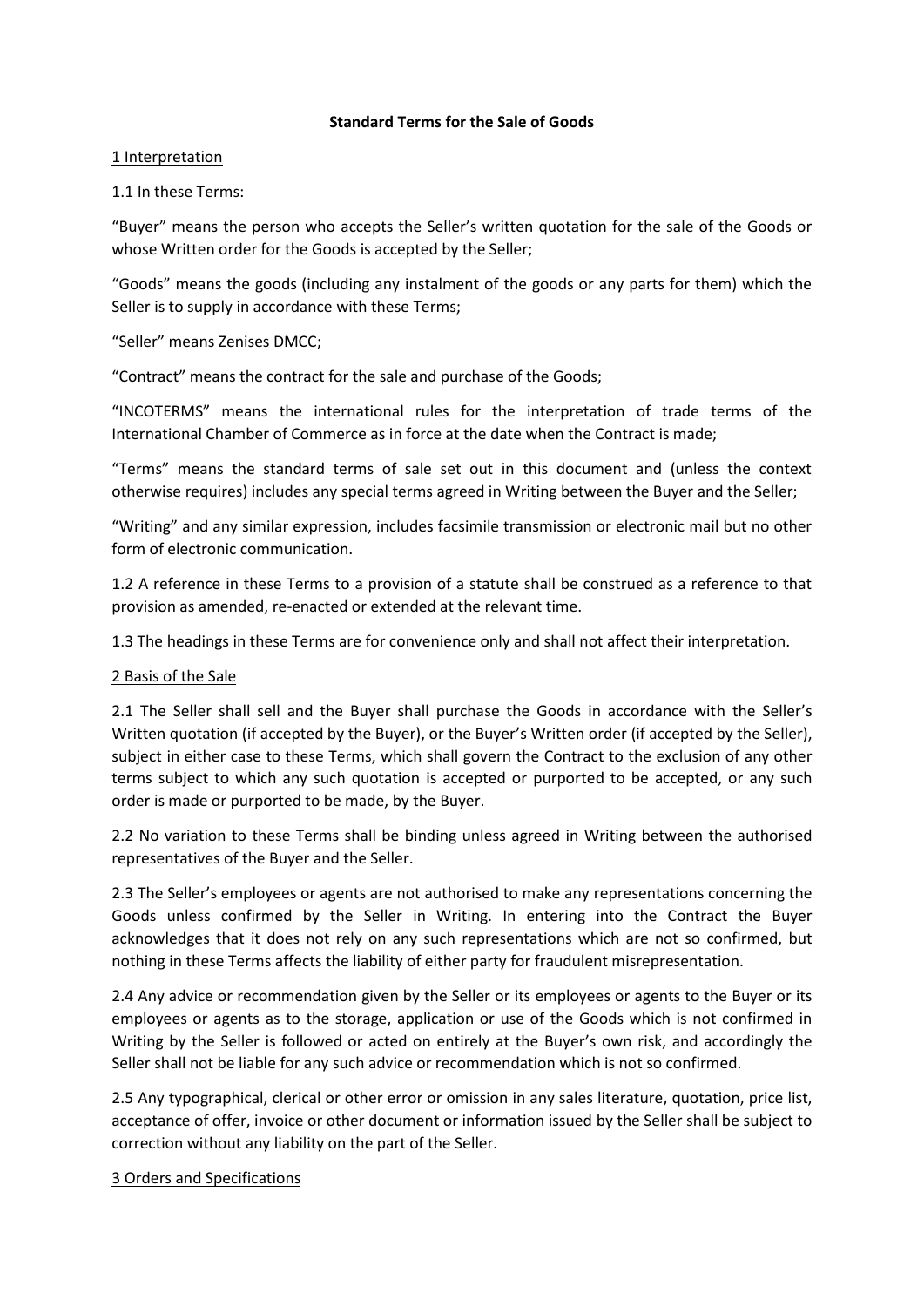3.1 No order submitted by the Buyer shall be deemed to be accepted by the Seller unless and until confirmed in Writing by the Seller's authorised representative.

3.2 The Buyer shall be responsible to the Seller for ensuring the accuracy of the terms of any order (including any applicable specification) submitted by the Buyer, and for giving the Seller any necessary information relating to the Goods within a sufficient time to enable the Seller to perform the Contract in accordance with its terms.

3.3 The quantity, quality and description of the Goods and any specification for them shall be as set out in the Seller's quotation (if accepted by the Buyer) or the Buyer's order (if accepted by the Seller).

3.4 If the Goods are to be manufactured or any process is to be applied to the Goods by the Seller in accordance with a specification submitted by the Buyer, the Buyer shall indemnify the Seller against all loss, damages, costs and expenses awarded against or incurred by the Seller in connection with, or paid or agreed to be paid by the Seller in connection with, or paid or agreed to be paid by the Seller in settlement of, any claim for infringement of any patent, copyright, design, trade mark or other industrial or intellectual property rights of any other person which results from the Seller's use of the Buyer's specification.

3.5 The Seller reserves the right to make any changes in the specification of the Goods which are required to conform to any applicable statutory or E.U. requirements or, where the Goods are to be supplied to the Seller's specification, which do not materially affect their quality or performance.

3.6 No order which has been accepted by the Seller may be cancelled by the Buyer except with the agreement in Writing of the Seller and on terms that the Buyer shall indemnify the Seller in full against all loss (including loss of profit), costs (including the cost of all labour and materials used), damages, charges and expenses incurred by the Seller as a result of cancellation.

# 4 Price of the Goods

4.1 The price of the Goods shall be the Seller's quoted price or, where no price has been quoted (or a quoted price is no longer valid), the price listed in the Seller's published price list current at the date of acceptance of the order. All prices quoted are valid for 30 days only or until earlier acceptance by the Buyer, after which time they may be altered by the Seller without giving notice to the Buyer.

4.2 The Seller reserves the right, by giving Written notice to the Buyer at any time before delivery, to increase the price of the Goods to reflect any increase in the cost to the Seller which is due to any factor beyond the control of the Seller (such as, without limitation, any foreign exchange fluctuation, currency regulation, alteration of duties, significant increase in the costs of labour, materials or other costs of manufacture), any change in delivery dates, quantities or specifications for the Goods which is requested by the Buyer, or any delay caused by any instructions of the Buyer or failure of the Buyer to give the Seller adequate information or instructions.

4.3 Except as otherwise stated in the Seller's Written quotation or in any price list of the Seller, and unless otherwise agreed in Writing between the Buyer and the Seller, all prices are given by the Seller on an ex works basis, and where the Seller agrees to deliver the Goods otherwise than at the Seller's premises, the Buyer shall be liable to pay the Seller's charges for transport, packaging and insurance.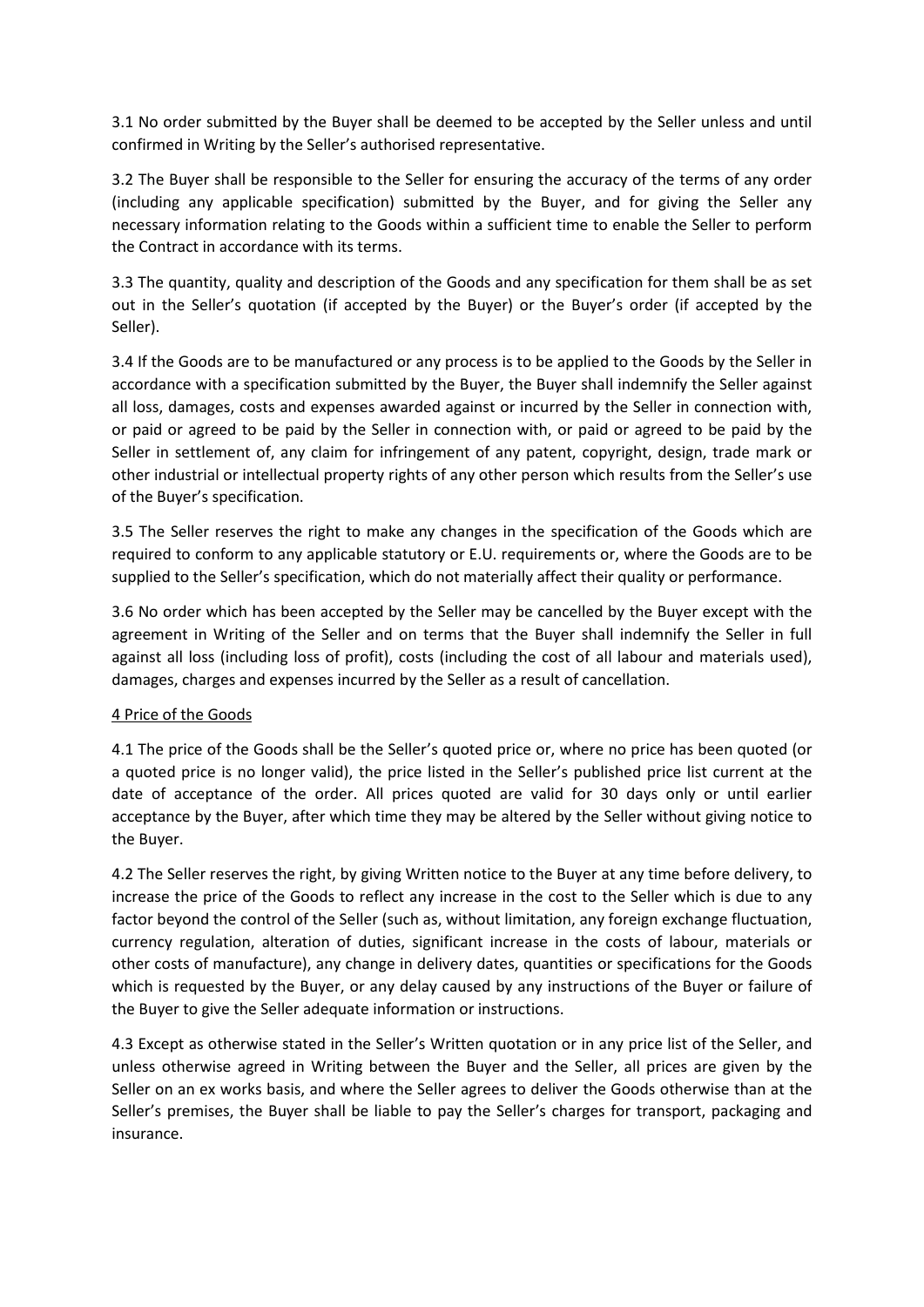4.4 The price is exclusive of any applicable sales tax, which the Buyer shall be additionally liable to pay to the Seller.

4.5 The cost of pallets and returnable containers will be charged to the Buyer in addition to the price of the Goods, but full credit will be given to the Buyer provided they are returned undamaged to the Seller before the due payment date.

# 5 Terms of Payment

5.1 Subject to any special terms agreed in Writing between the Buyer and the Seller, the Seller may invoice the Buyer for the price of the Goods at any time after the Seller has notified the Buyer that the Goods are ready for collection or (as the case may be) the Seller has tendered delivery of the Goods.

5.2 The Buyer shall pay the price of the Goods according to the terms of the Seller's invoice, and the Seller shall be entitled to recover the price, notwithstanding that delivery may not have taken place and the property in the Goods has not passed to the Buyer. The time of payment of the price shall be of the essence of the Contract. Receipts for payment will be issued only on request.

5.3 All Goods remain the property of Zenises DMCC until Zenises DMCC has received in cash or cleared funds payment in full of the price of Goods and all other Goods agreed to be sold by Zenises DMCC to the buyer for which payment is due.

### 6 Delivery

6.1 Delivery of the Goods shall be made by the Buyer collecting the Goods at the Seller's premises at any time after the Seller has notified the Buyer that the Goods are ready for collection or, if some other place for delivery is agreed by the Seller, by the Seller delivering the Goods to that place.

6.2 Any dates quoted for delivery of the Goods are approximate only and the Seller shall not be liable for any delay in delivery of the Goods however caused. Time for delivery shall not be of the essence of the Contract unless previously agreed by the Seller in Writing. The Goods may be delivered by the Seller in advance of the quoted delivery date on giving reasonable notice to the Buyer.

6.3 Where the Goods are to be delivered in instalments, each delivery shall constitute a separate contract and failure by the Seller to deliver any one or more of the instalments in accordance with these Terms or any claim by the Buyer in respect of any one or more instalments shall not entitle the Buyer to treat the Contract as a whole as repudiated.

6.4 If the Seller fails to deliver the Goods (or any instalment) for any reason other than any cause beyond the Seller's reasonable control or the Buyer's fault, and the Seller is accordingly liable to the Buyer, the Seller's liability shall be limited to the excess (if any) of the cost to the Buyer (in the cheapest available market) of similar goods to replace those not delivered over the price of the Goods.

6.5 If the Buyer fails to take delivery of the Goods or fails to give the Seller adequate delivery instructions at the time stated for delivery (otherwise than by reason of any cause beyond the Buyer's reasonable control or by reason of the Seller's fault) then, without limiting any other right or remedy available to the Seller, the Seller may:

6.5.1 Store the Goods until actual delivery and charge the Buyer for the reasonable costs (including insurance) of storage; or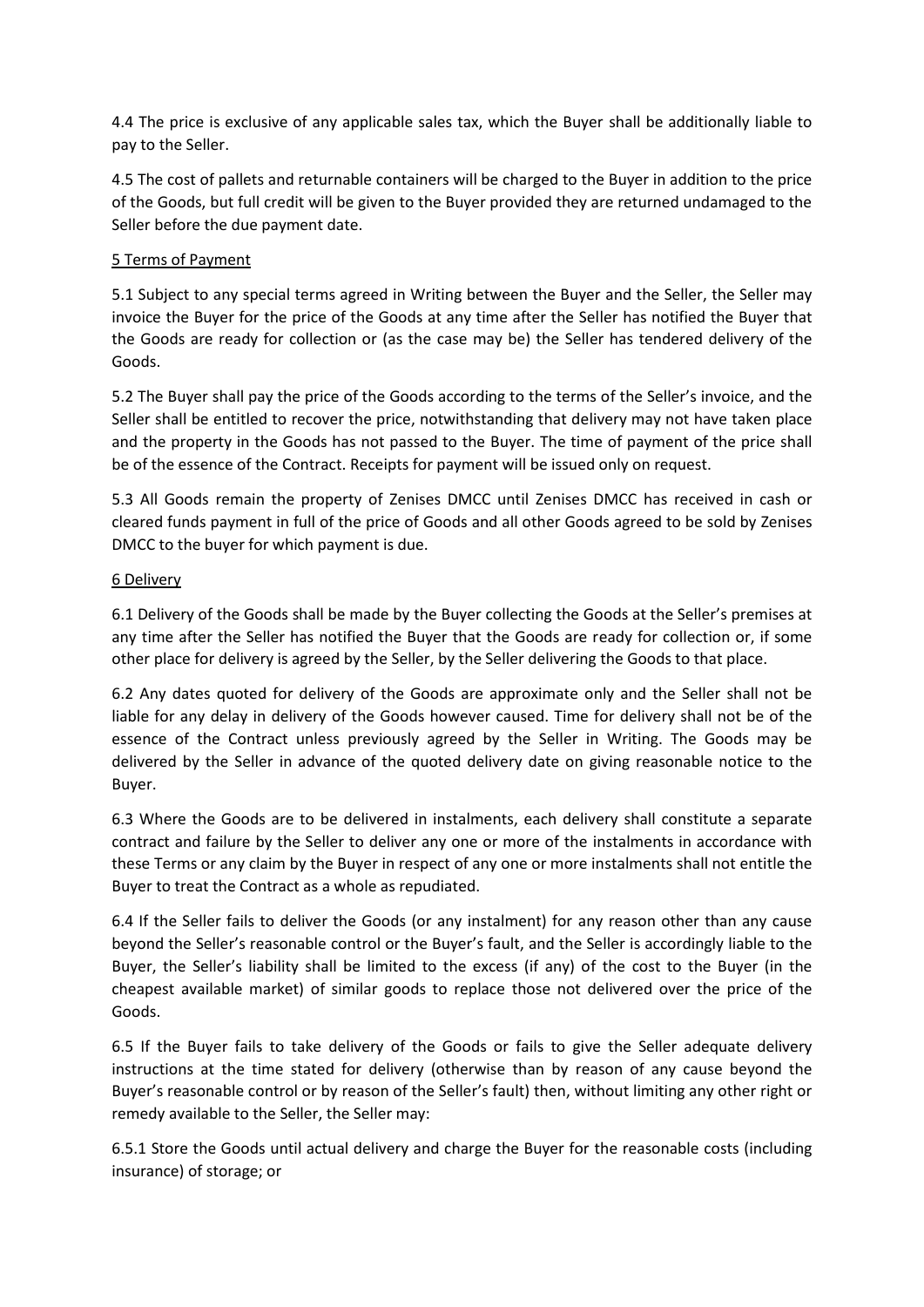6.5.2 Sell the Goods at the best price readily obtainable and (after deducting all reasonable storage and selling expenses) account to the Buyer for the excess over the price under the Contract or charge the Buyer for any shortfall below the price under the Contract.

### 7 Risk and Property

7.1 Risk of damage to or loss of the Goods shall pass to the Buyer:

7.1.1 In the case of Goods to be delivered at the Seller's premises, at the time when the Seller notifies the Buyer that the Goods are available for collection; or

7.1.2 In the case of Goods to be delivered otherwise than at the Seller's premises, at the time of delivery or, if the Buyer wrongfully fails to take delivery of the Goods, the time when the Seller has tendered delivery of the Goods.

7.2 Notwithstanding delivery and the passing of risk in the Goods, or any other provision of these Terms, the property in the Goods shall not pass to the Buyer until the Seller has received in cash or cleared funds payment in full of the price of the Goods and all other goods agreed to be sold by the Seller to the Buyer for which payment is then due.

7.3 Until such time as the property in the Goods passes to the Buyer, the Buyer shall hold the Goods as the Seller's fiduciary agent and Bailee, and shall keep the Goods separate from those of the Buyer and third parties and properly stored, protected and insured and identified as the Seller's property, but the Buyer may resell or use the Goods in the ordinary course of its business.

7.4 Until such time as the property in the Goods passes to the Buyer (and provided the Goods are still in existence and have not been resold), the Seller may at any time require the Buyer to deliver up the Goods to the Seller and if the Buyer fails to do so forthwith, enter on any premises of the Buyer or any third party where the Goods are stored and repossess the Goods.

7.5 The Buyer shall not be entitled to pledge or in any way charge by way of security for any indebtedness any of the Goods which remain the property of the Seller, but if the Buyer does so all moneys owing by the Buyer to the Seller shall (without limiting any other right or remedy of the Seller) forthwith become due and payable.

### 8 Warranties and Liability

8.1 Subject to the following provisions, the Seller warrants that the Goods will correspond with their specification at the time of delivery and will be free from manufacturing defects in accordance with the manufacturer's terms.

8.2 The above warranty is given by the Seller subject to the following conditions:

8.2.1 The Seller shall be under no liability in respect of any defect in the Goods arising from any drawing, design or specification supplied by the Buyer;

8.2.2 The Seller shall be under no liability in respect of any defect arising from fair wear and tear, wilful damage, negligence, abnormal working conditions, failure to follow the Seller's instructions (whether oral or in Writing), misuse or alteration or repair of the Goods without the Seller's approval;

8.2.3 The Seller shall be under no liability under the above warranty (or any other warranty, condition or guarantee) if the total price for the Goods has not been paid by the due date for payment;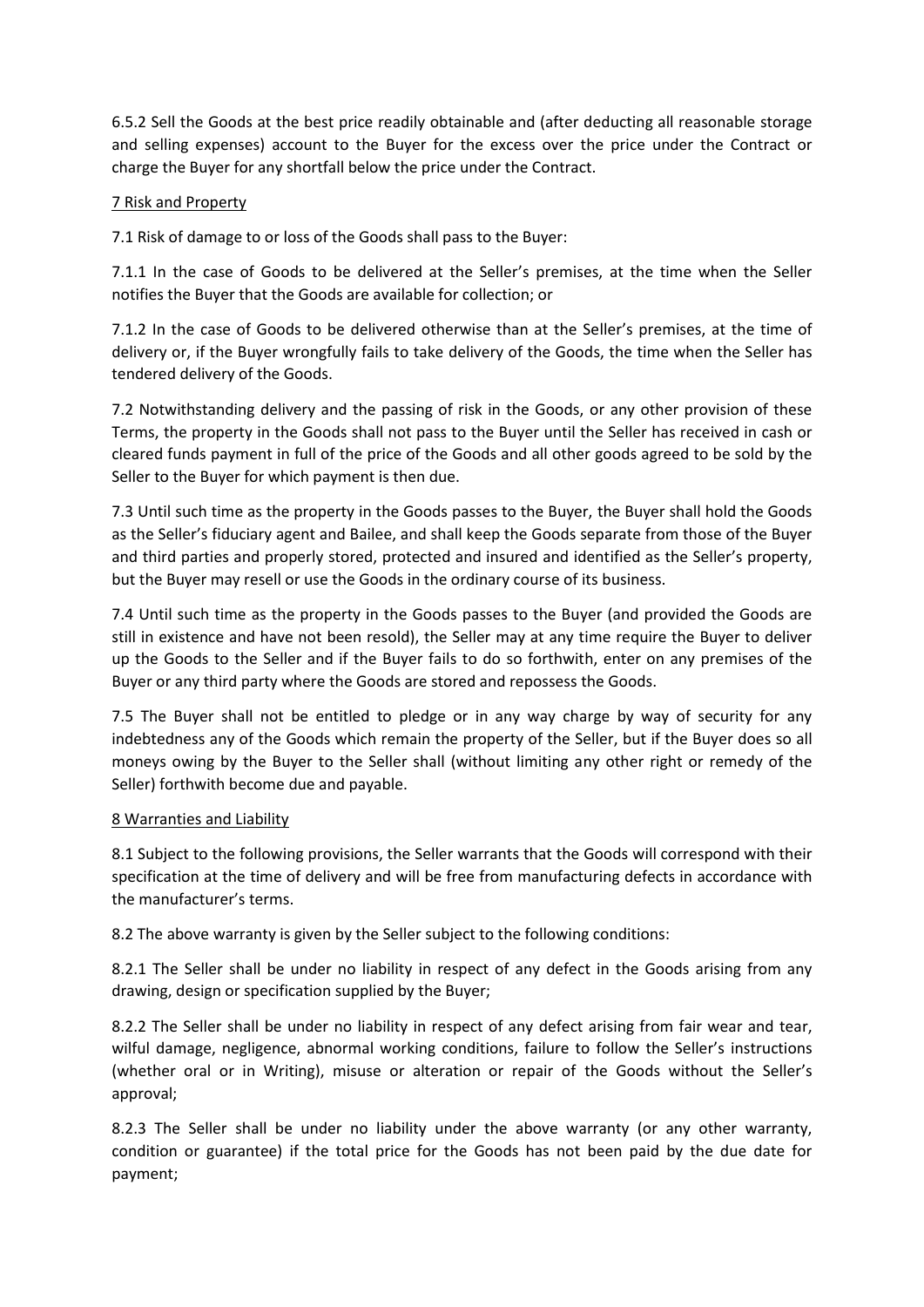8.2.4 The above warranty does not extend to parts, materials or equipment not manufactured by the Seller, in respect of which the Buyer shall only be entitled to the benefit of any such warranty or guarantee as is given by the manufacturer to the Seller.

8.3 All warranties, conditions or other terms implied by statute or common law are excluded to the fullest extent permitted by law.

8.4 A claim by the Buyer which is based on any defect in the quality or condition of the Goods or their failure to correspond with specification shall (whether or not delivery is refused by the Buyer) be notified to the Seller within seven days from the date of delivery. If delivery is not refused, and the Buyer does not notify the Seller accordingly, the Buyer shall not be entitled to reject the Goods and the Seller shall have no liability for such defect or failure, and the Buyer shall be bound to pay the price as if the Goods had been delivered in accordance with the Contract.

8.5 Where a valid claim in respect of any of the Goods which is based on a defect in the quality or condition of the Goods or their failure to meet specification is notified to the Seller in accordance with these Terms, the Seller may replace the Goods (or the part in question) free of charge or, at the Seller's sole discretion, refund to the Buyer the price of the Goods (or a proportionate part of the price), in which case the Seller shall have no further liability to the Buyer.

8.6 Except in respect of death or personal injury caused by the Seller's negligence, or liability for defective products under the Consumer Protection Act 1987, the Seller shall not be liable to the Buyer by reason of any representation (unless fraudulent), or any implied warranty, condition or other term, or any duty at common law, or under the express terms of the Contract, for loss of profit or for any indirect, special or consequential loss or damage, costs, expenses or other claims for compensation whatsoever (whether caused by the negligence of the Seller, its employees or agents or otherwise) which arise out of or in connection with the supply of the Goods (including any delay in supplying or any failure to supply the Goods in accordance with the Contract or at all) or their use or resale by the Buyer, and the entire liability of the Seller under or in connection with the Contract shall not exceed the price of the Goods except as expressly provided in these Terms.

8.7 The Seller shall not be liable to the Buyer or be deemed to be in breach of the Contract by reason of any delay in performing, or any failure to perform, any of the Seller's obligations in relation to the Goods, if the delay or failure was due to any cause beyond the Seller's reasonable control. Without limiting the foregoing, the following shall be regarded as causes beyond the Seller's reasonable control:

8.7.1 Act of God, explosion, flood, tempest, fire or accident;

8.7.2 War or threat of war, sabotage, insurrection, civil disturbance or requisition;

8.7.3 Acts, restrictions, regulations, bye-laws, prohibitions or measures of any kind on the part of any governmental, parliamentary or local authority;

8.7.4 Import or export regulations or embargoes;

8.7.5 Strikes, lock-outs or other industrial actions or trade disputes (whether involving employees of the Seller or of a third party);

8.7.6 Difficulties in obtaining raw materials, labour, fuel, parts or machinery;

8.7.7 Power failure or breakdown in machinery.

9 Indemnity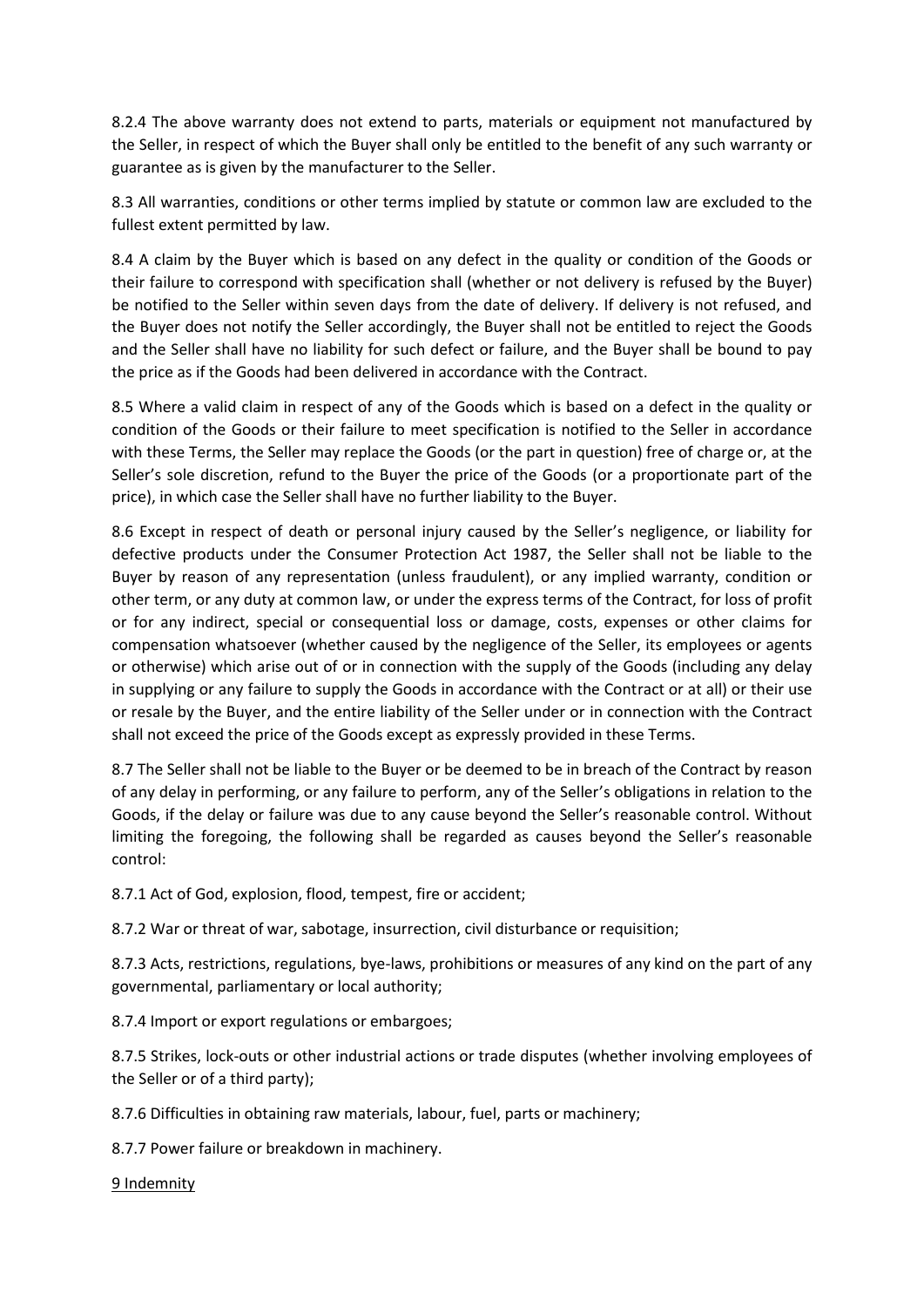9.1 If a claim is made against the Buyer that the Goods infringe or that their use or resale infringes the patent, copyright, design, trade mark or other industrial or intellectual property rights of any other person, then unless the claim arises from the use of a drawing, design or specification supplied by the Buyer, the Seller shall indemnify the Buyer against all loss, damages, costs and expenses awarded against or incurred by the Buyer in connection with the claim, or paid or agreed to be paid by the Buyer in settlement of the claim, provided that:

9.1.1 The Seller is given full control of any proceedings or negotiations in connection with the claim;

9.1.2 The Buyer shall give the Seller all reasonable assistance for the purposes of any such proceedings or negotiations;

9.1.3 Except pursuant of a final award, the Buyer shall not pay or accept the claim, or compromise any such proceedings without the consent of the Seller (which shall not be unreasonably withheld);

9.1.4 The Buyer shall do nothing which would or might vitiate any policy of insurance or insurance cover which the Buyer may have in relation to such infringement, and this indemnity shall not apply to the extent that the Buyer recovers any sums under any such policy or cover (which the Buyer shall use its best endeavours to do);

9.1.5 The Seller shall be entitled to the benefit of, and the Buyer shall accordingly account to the Seller for, all damages and costs (if any) awarded in favour of the Buyer which are payable by, or agreed with the consent of the Buyer (which consent shall not be unreasonably withheld) to be paid by, any other party in respect of any such claim; and

9.1.6 Without limiting any duty of the Buyer, the Seller may require the Buyer to take such steps as the Seller may reasonably require to mitigate or reduce any such loss, damages, costs or expenses for which the Seller is liable to indemnify the Buyer under this clause.

### 10 Insolvency of Buyer

10.1 This clause 10 applies if:

10.1.1 The Buyer makes a voluntary arrangement with its creditors or (being an individual or firm) becomes bankrupt or (being a company) becomes subject to an administration order or goes into liquidation (otherwise than for the purposes of amalgamation or reconstruction); or

10.1.2 An encumbrancer takes possession, or a receiver is appointed, of any of the property or assets of the Buyer; or

10.1.3 The Buyer ceases, or threatens to cease, to carry on business; or

10.1.4 The Seller reasonably apprehends that any of the events mentioned above is about to occur in relation to the Buyer and notifies the Buyer accordingly.

10.2 If this clause applies then, without limiting any other right or remedy available to the Seller, the Seller may cancel the Contract or suspend any further deliveries under the Contract without any liability to the Buyer, and if the Goods have been delivered but not paid for the price shall become immediately due and payable notwithstanding any previous agreement or arrangement to the contrary.

# 11 Export Terms